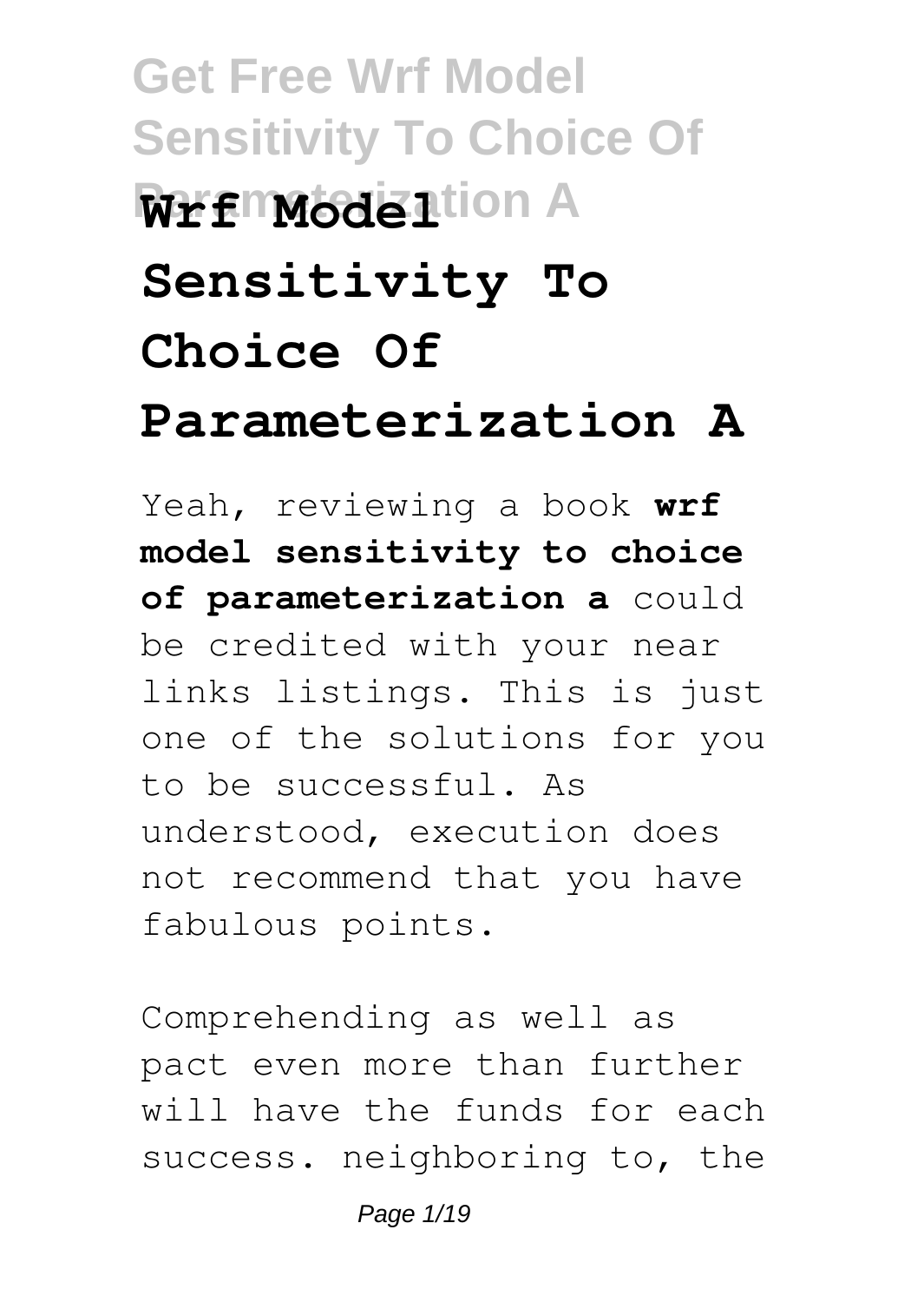**Parameterization A** pronouncement as with ease as insight of this wrf model sensitivity to choice of parameterization a can be taken as competently as picked to act.

*Meteomodel theory WRF?ARW. DRIHM 5/17 Control Bootcamp: Sensitivity and Complementary Sensitivity useR! 2020: sensemakr: Sensitivity Analysis Tools for OLS (C.Cinelli), regular Sensitivity, Specificity, PPV, and NPV Interest-rate Risk for Banks Part 1/2* 01. Introduction to Weather Research and Forecasting series Control Bootcamp:

Sensitivity and Page 2/19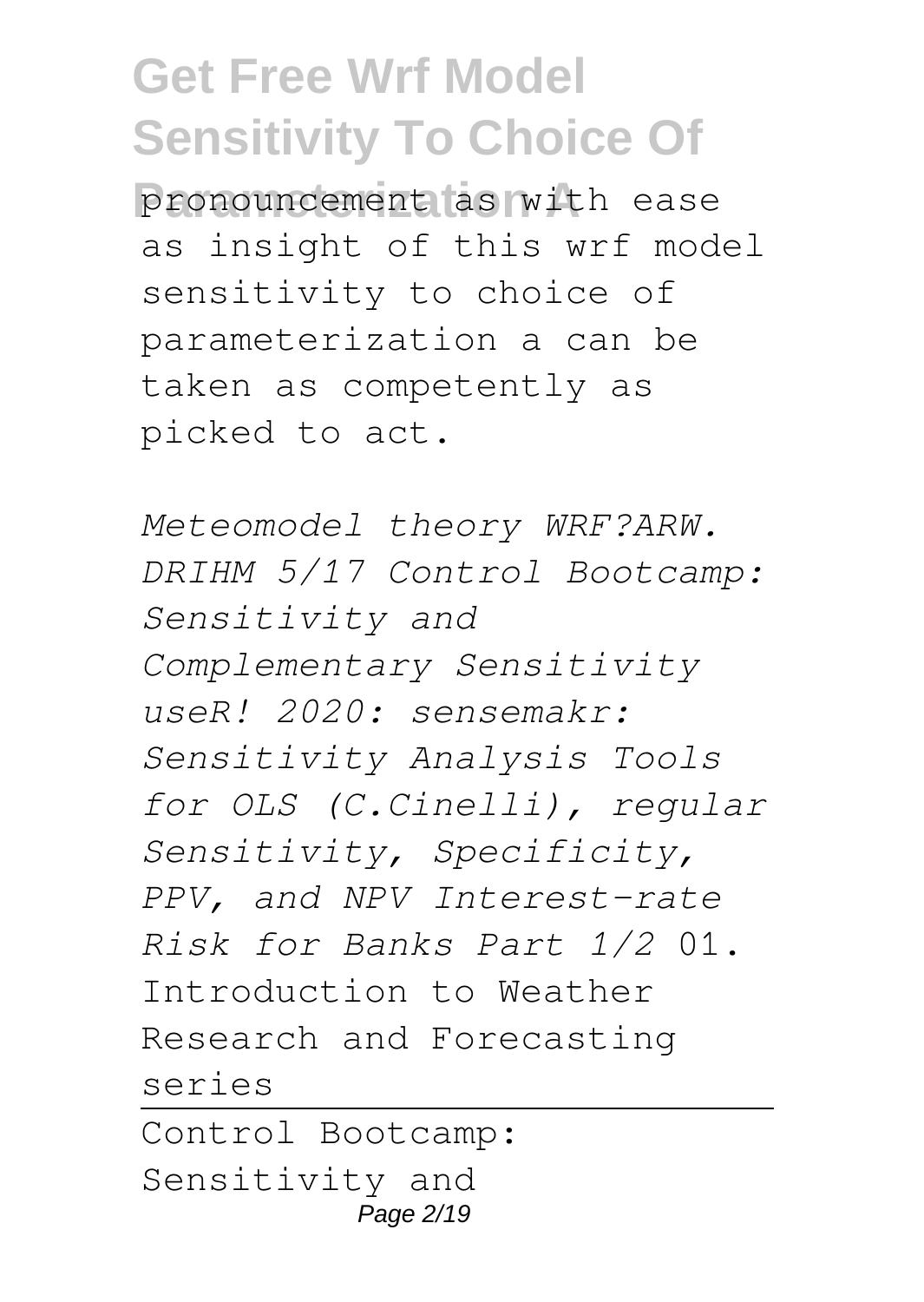**Parameterization A** Complementary Sensitivity (Part 2)3. Sensitivity Analysis - Using Allowable Changes in Objective Coefficients Medicine Grand Rounds: Optimization of Cardiometabolic Care for Diabetic Patients 10/1/19 AHP Sensitivity Analysis Sensitivity analysis Martyn Clark: Advances in continental-domain hydrologic modeling and prediction How Not To Die by Michael Greger | Interview with Dr. Michael Greger How to calculate IRR by calculator *Cultural sensitivity* Introduction to Sensitivity Analysis Sensitivity Analysis - Microsoft Excel<del>TERRESTRIAL</del> Page 3/19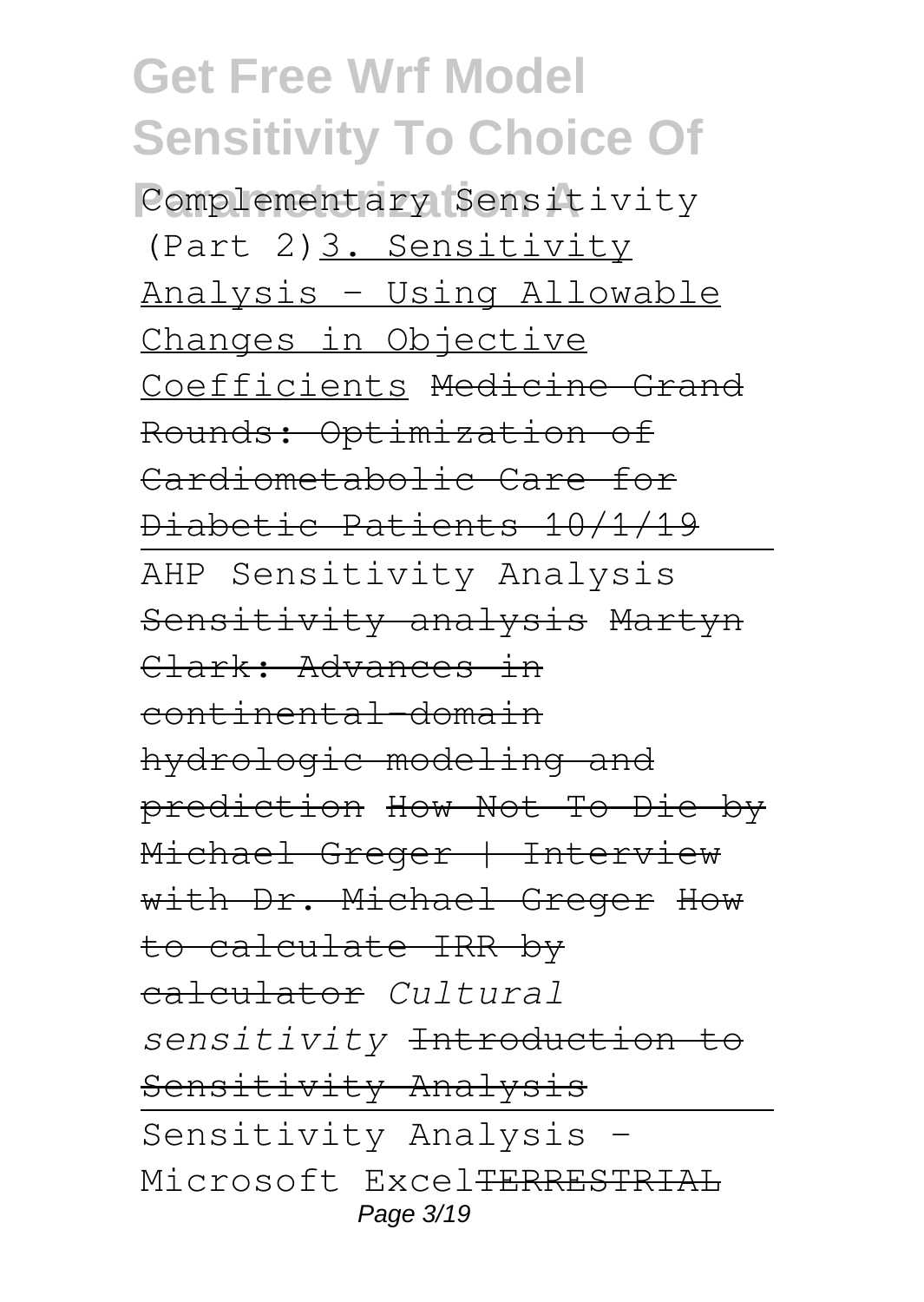**Parameterization A** HABITAT 7.3 Sensitivity Analysis Sensitivity Meaning Sensitivity and specificity - explained in 3 minutes WRF Tutorial - Step 1 - Setup How Not to Die - Michael Greger, MD *Sensitivity and Specificity - Advanced* The Magic Pill Debunked | Keto Netflix Documentary *Michael Greger, MD, FACLM: How Not to Die: Preventing and Treating Disease with Diet Opportunities with Very Large High Resolution Climate Model Datasets - Michael Wehner* Stratocumulus, Towering Cumulus during Undisturbed Weather - T N Krishnamurti *Land surface processes: role in future climate (Andy* Page 4/19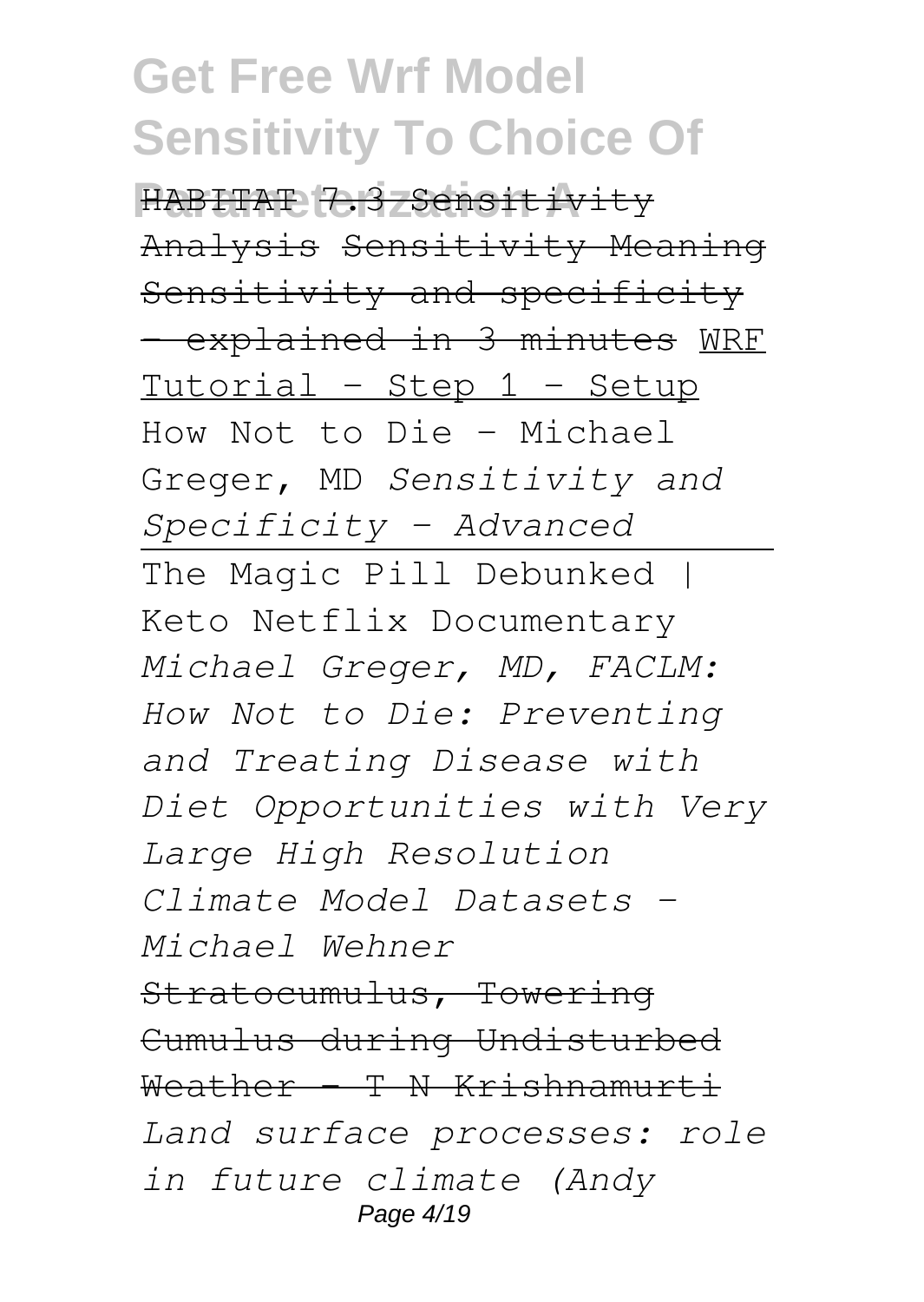**Parameterization A** *Pitman)* **Building Clouds: Worldwide Building Typology Modeling from Images: Purdue University** *Wrf Model Sensitivity To Choice* The WRF model is used and it is evaluated with surface observations that are independent of model integrations allowing us to study model representations of the diurnal cycle. The period chosen (December 2002–February 2003) provides a dense observation network over central South America obtained during the South America Low-Level Jet Experiment (SALLJEX; Vera et al. 2006 ).

*WRF Model Sensitivity to* Page 5/19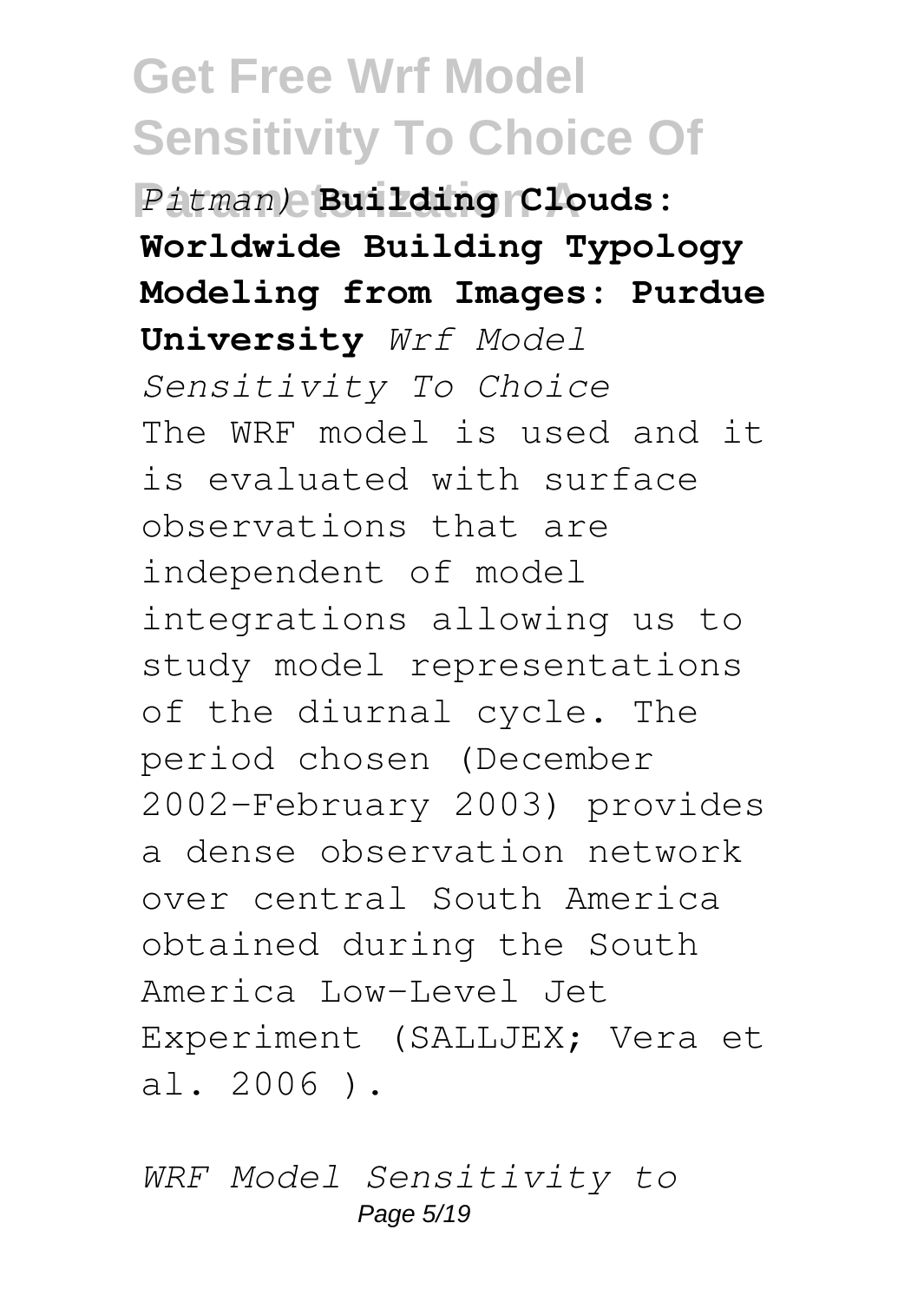**Parameterization A** *Choice of Parameterization over ...* WRF model sensitivity to choice of PBL and microphysics parameterization for an advection fog event at Barkachha, rural site in the Indo-Gangetic basin, India. Prakash Pithani 1,2, Sachin D. Ghude 1, Thara Prabhakaran 1, Anand Karipot 3, Anupam Hazra 1, Rachana Kulkarni 1,3, Subharthi Chowdhuri 1,

*WRF model sensitivity to choice of PBL and microphysics ...* This paper presents sensitivity analyses for the Weather Research Forecast Page 6/19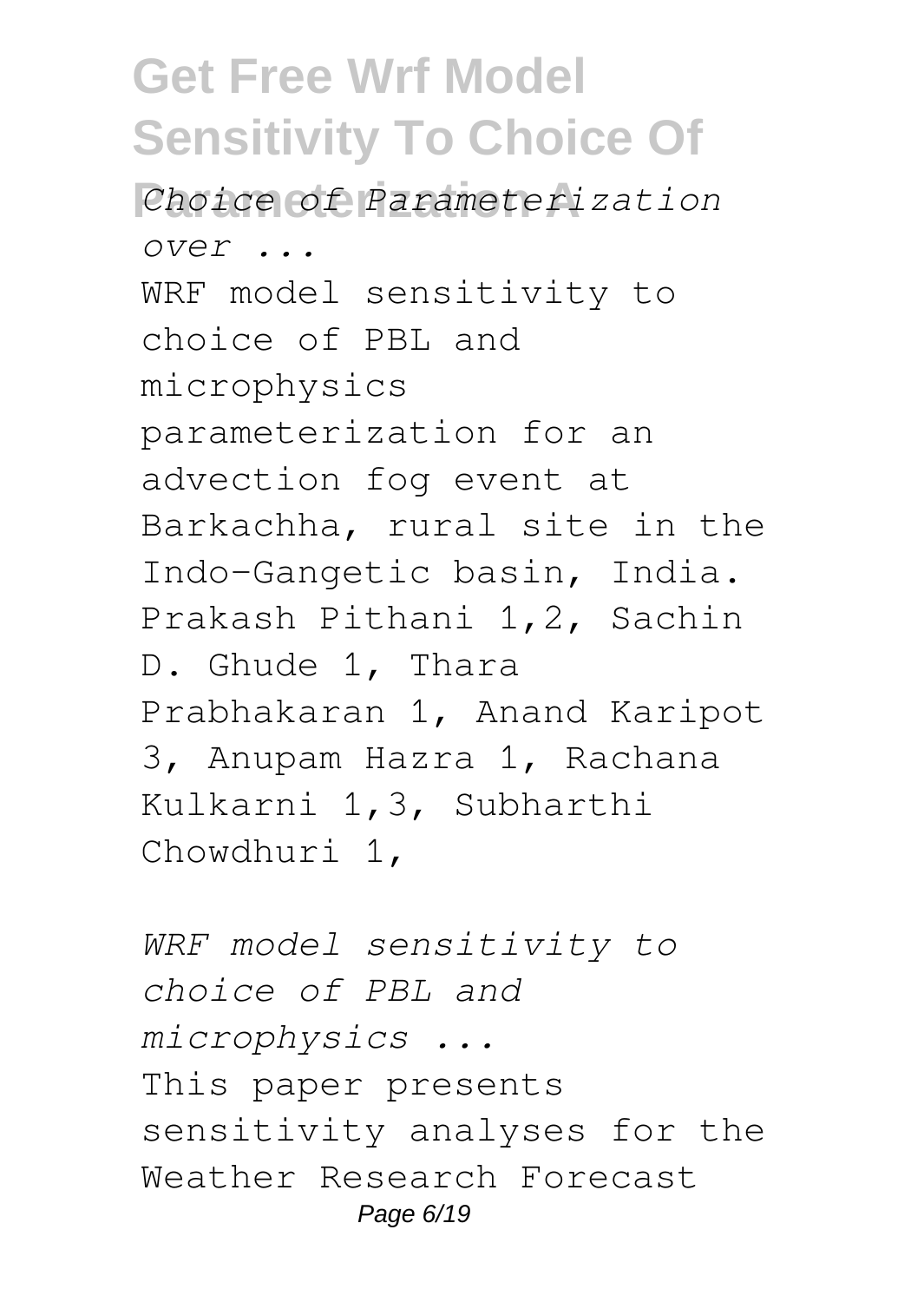**Parameterization A** (WRF) model with respect to the choice of physical parameterization schemes (both cumulus parameterisation (CPSs) and microphysics parameterization schemes (MPSs)) used to represent the '1999 York Flood' event, which occurred over North Yorkshire, UK, 1 st -14 th March 1999. The study assessed four CPSs (Kain–Fritsch (KF2), Betts–Miller–Janjic (BMJ), Grell–Devenyi ensemble (GD) and the old Kain–Fritsch ...

*WRF model sensitivity to choice of parameterization: a ...* This paper presents Page 7/19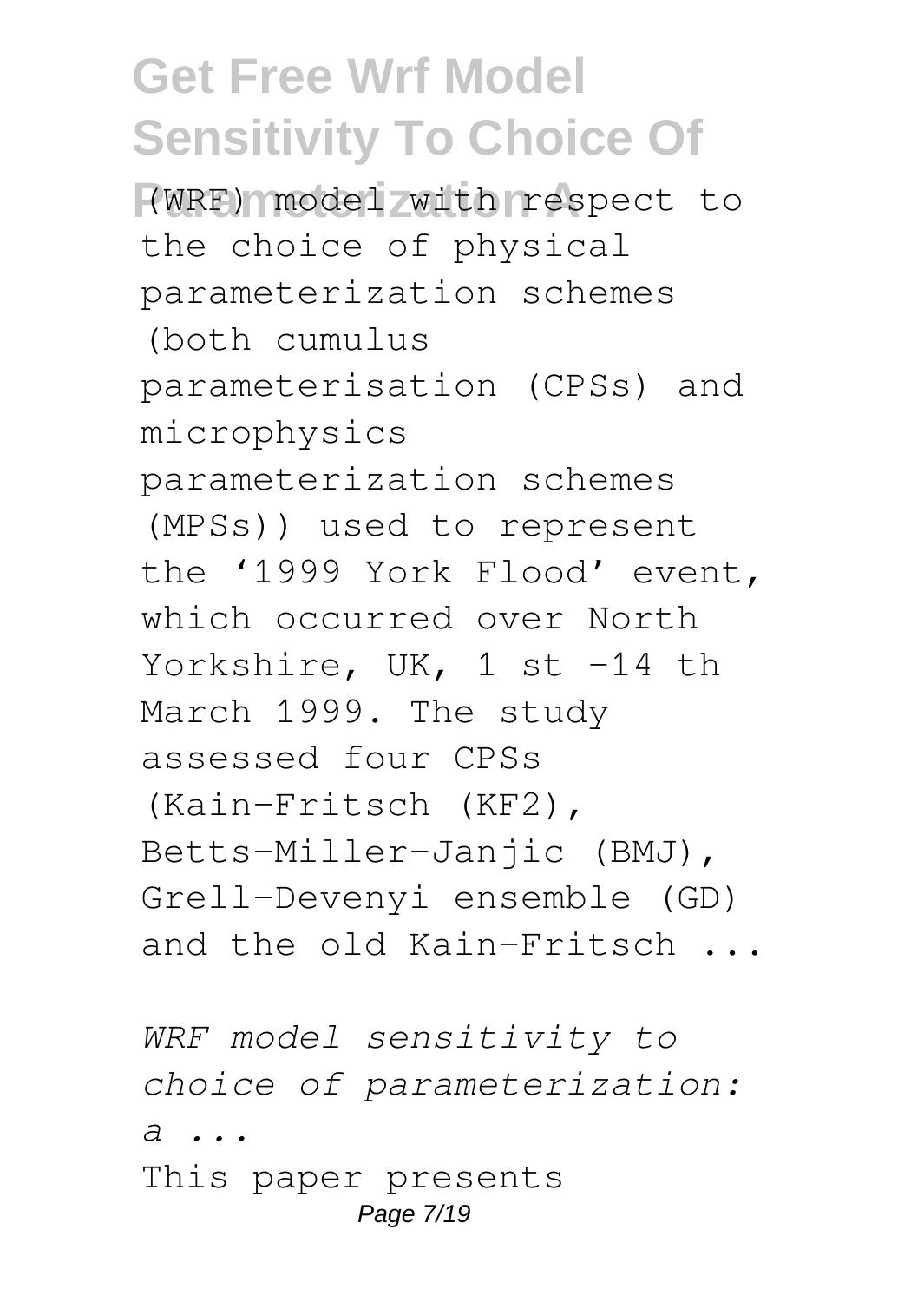**Bensitivity analyses for the** Weather Research Forecast 16 (WRF) model with respect to the choice of physical parameterization schemes [both cumulus parameterisation (CPSs) and microphysics parameterization schemes (MPSs)]17 used to

*WRF Model Sensitivity to Choice of Parameterization: A ...*

WRF-Chem is found to under predict the AODs in both configurations because of the misrepresentation of the dust coarse particle, as shown by the analysis of the relationship between the Angström exponent and the Page 8/19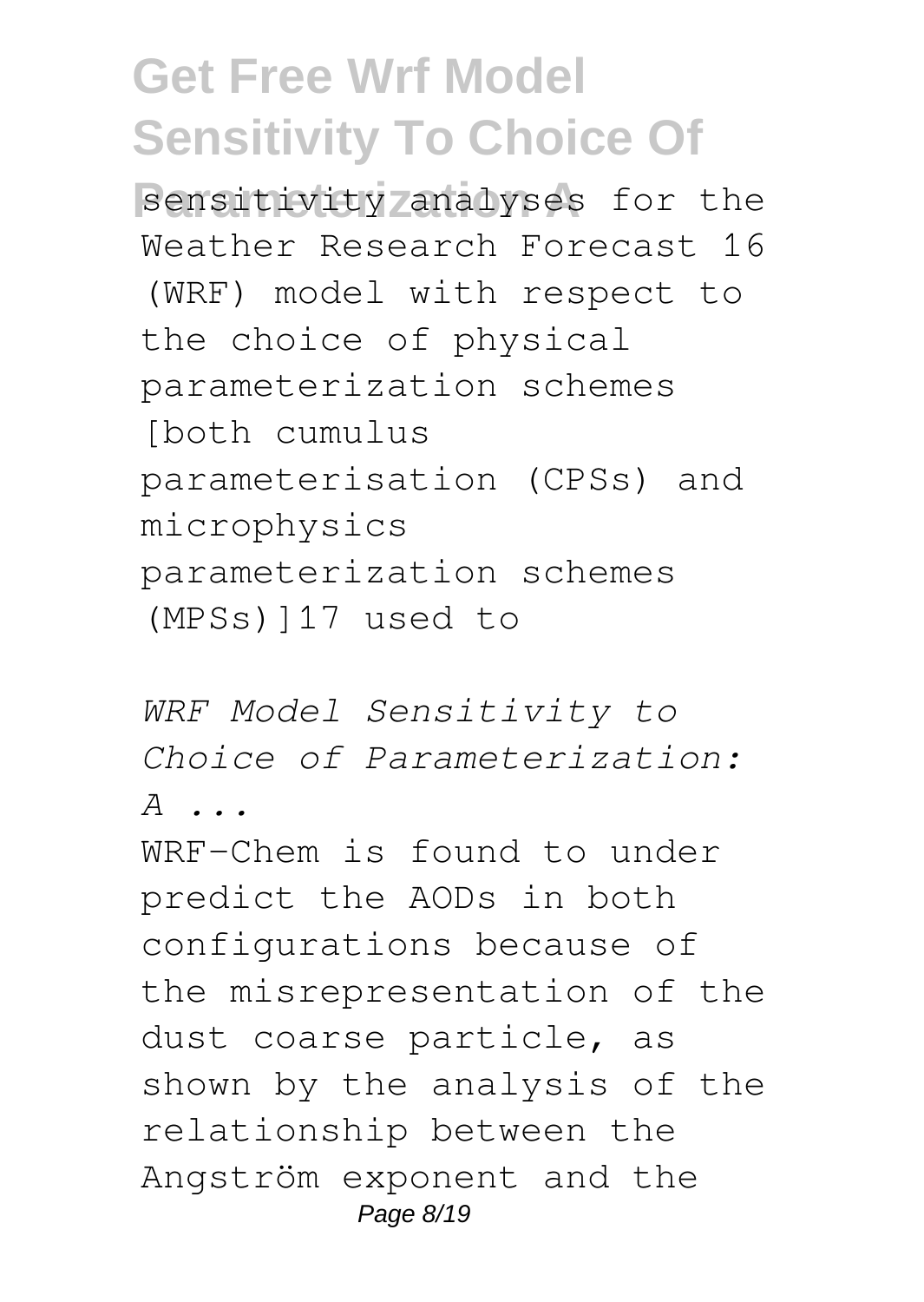## **Get Free Wrf Model Sensitivity To Choice Of ROD abiasterization A**

*WRF-Chem model sensitivity to chemical mechanisms choice ...* This paper presents sensitivity analyses for the Weather Research Forecast (WRF) model with respect to the choice of physical parameterization schemes (both cumulus parameterisation (CPSs) and microphysics parameterization schemes (MPSs)) used to represent the `1999 York Flood' event, which occurred over North Yorkshire, UK, 1 st-14 th March 1999. The study assessed four CPSs (Kain-Fritsch (KF2), Betts-Miller-Page 9/19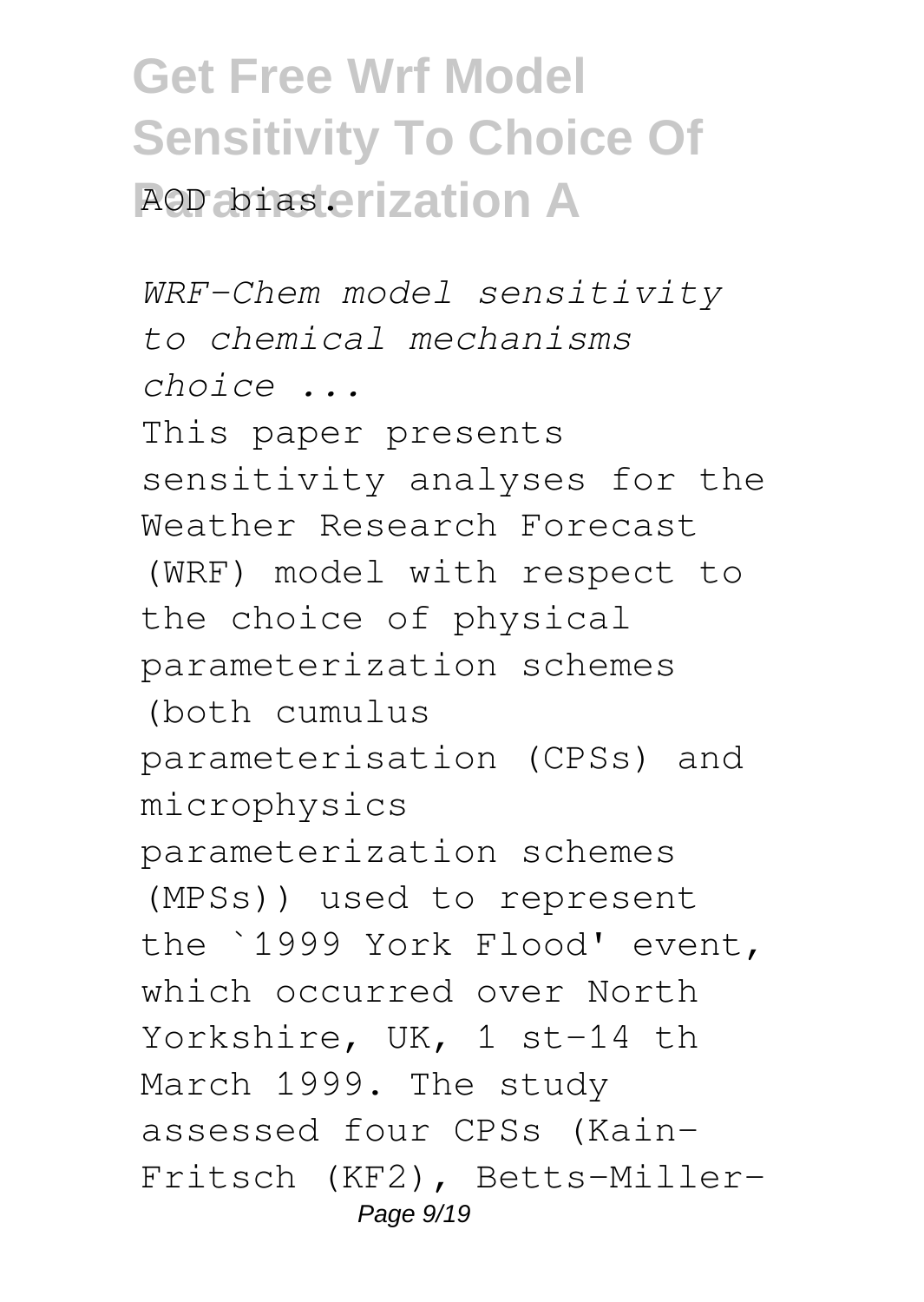**Parameterization A** Janjic (BMJ), Grell-Devenyi ensemble (GD) and the old Kain-Fritsch (KF1)) and four

...

*WRF model sensitivity to choice of parameterization: a ...* This paper presents sensitivity analyses for the Weather Research Forecast (WRF) model with respect to the choice of physical parameterization schemes (both cumulus parameterisation (CPSs) and microphysics parameterization schemes (MPSs)) used to represent the '1999 York Flood' event, which occurred over North Yorkshire, UK, 1 st -14 th Page 10/19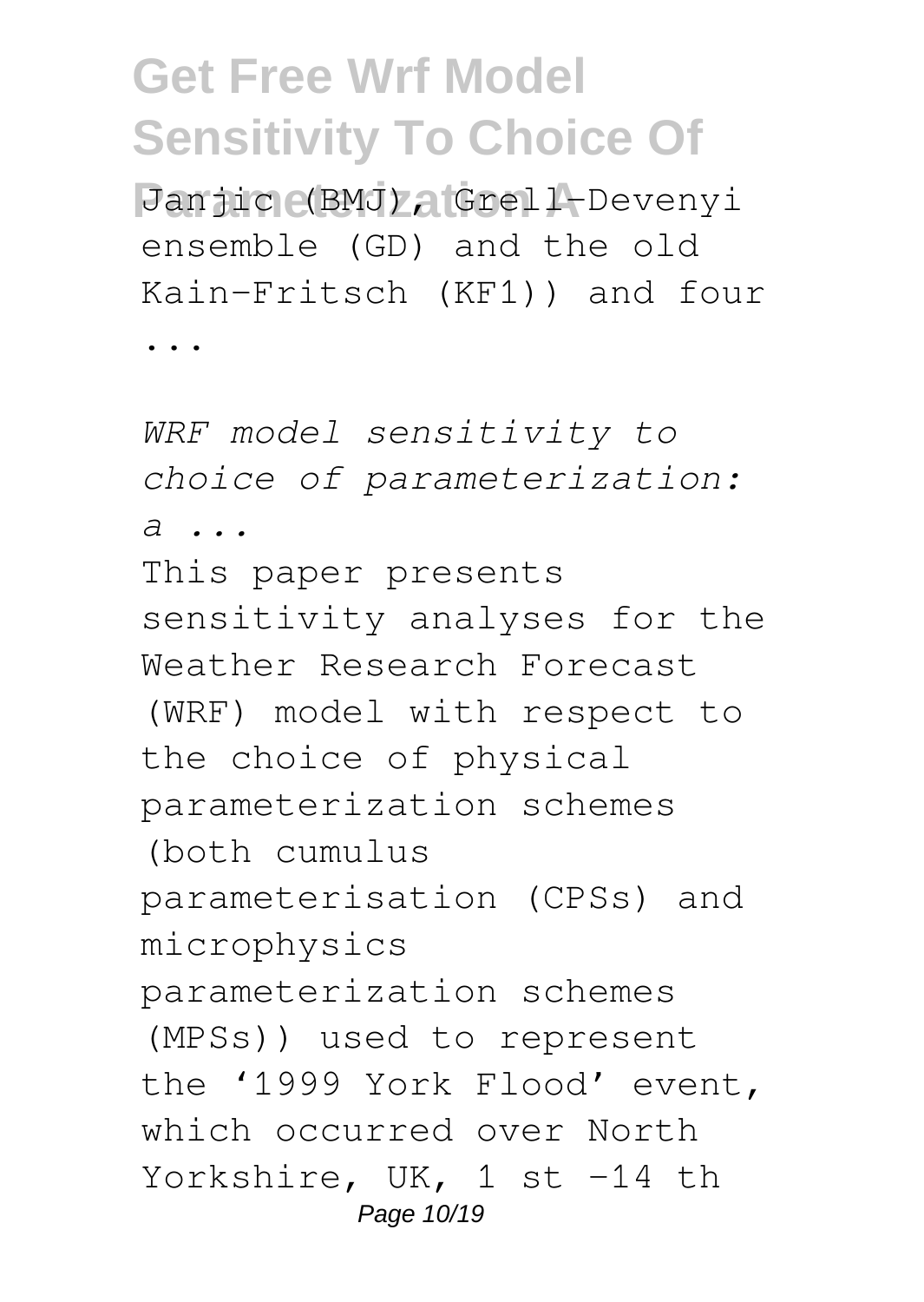## **Get Free Wrf Model Sensitivity To Choice Of March 1999. zation A**

*WRF model sensitivity to choice of parameterization: a ...*

WRF-Chem (version3.4.1, August 2012) has been used to investigate the modeling sensitivities of two different combinations of chemical mechanisms and aerosol modules.

*WRF-Chem model sensitivity to chemical mechanisms choice ...* Surface variables are highly sensitive to the choice of land surface models. Surface temperature is well represented by the Noah land model, but dewpoint Page 11/19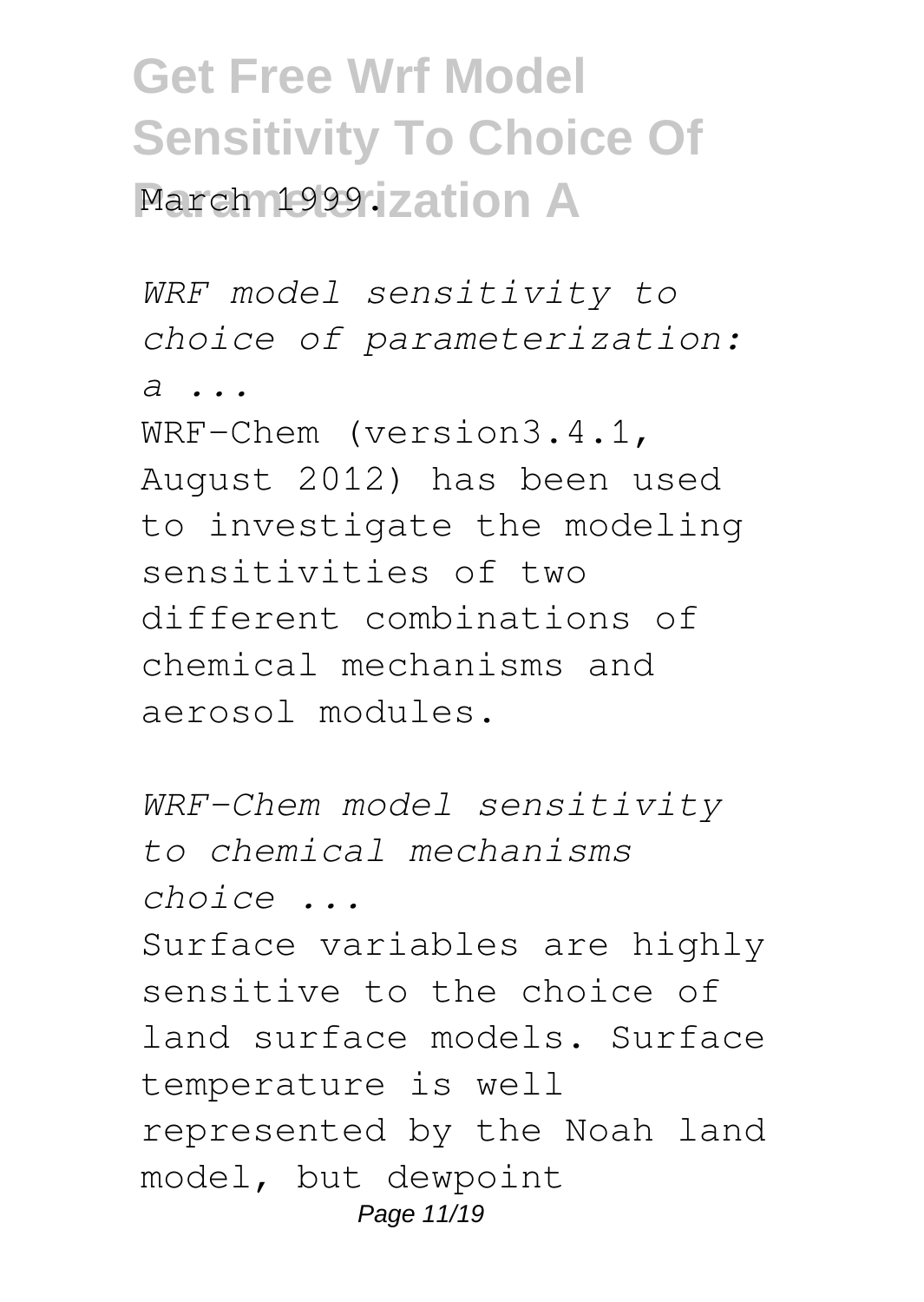**Parameterization A** temperature is best estimated by the...

*WRF Model Sensitivity to Choice of Parameterization over ...*

Biases in the WRF wind speed estimates were very sensitive to model spatial resolution. This was mainly because higher resolution improved the representation of terrain elevation. The sign of the bias depended on terrain morphology and the spatial resolution, but absolute values tended to be much higher with coarser spatial resolution (9 km).

*Analysis of WRF Model Wind Estimate Sensitivity to* Page 12/19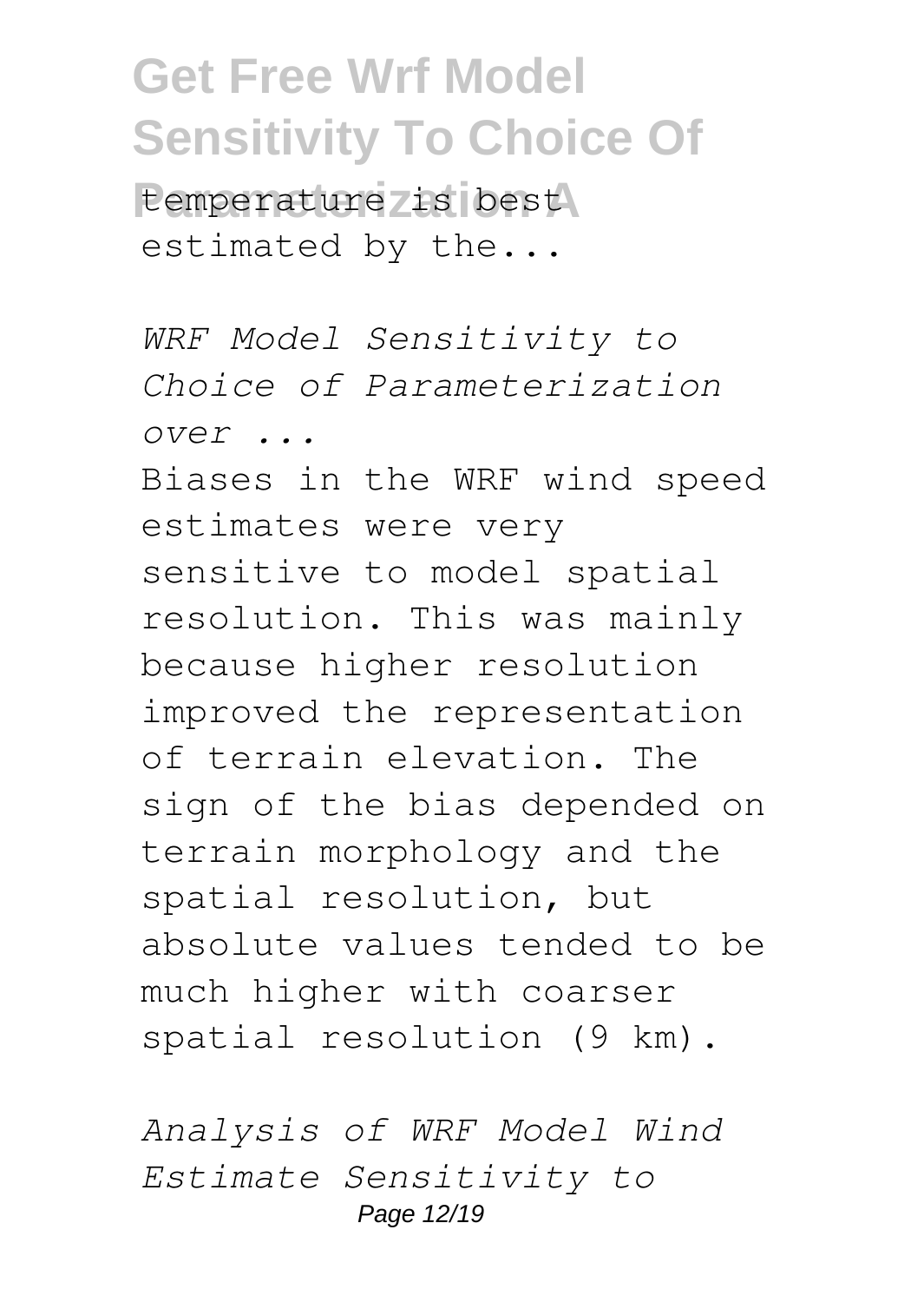**Get Free Wrf Model Sensitivity To Choice Of Physics terization A** Wrf Model Sensitivity To Choice The WRF model is used and it is evaluated with surface observations that are independent of model integrations allowing us to study model representations of the diurnal cycle. The period chosen (December 2002–February 2003) provides a dense observation network over central South America obtained during the

*Wrf Model Sensitivity To Choice Of Parameterization A* This paper presents sensitivity analyses for the Weather Research Forecast (WRF) model with respect to the choice of physical Page 13/19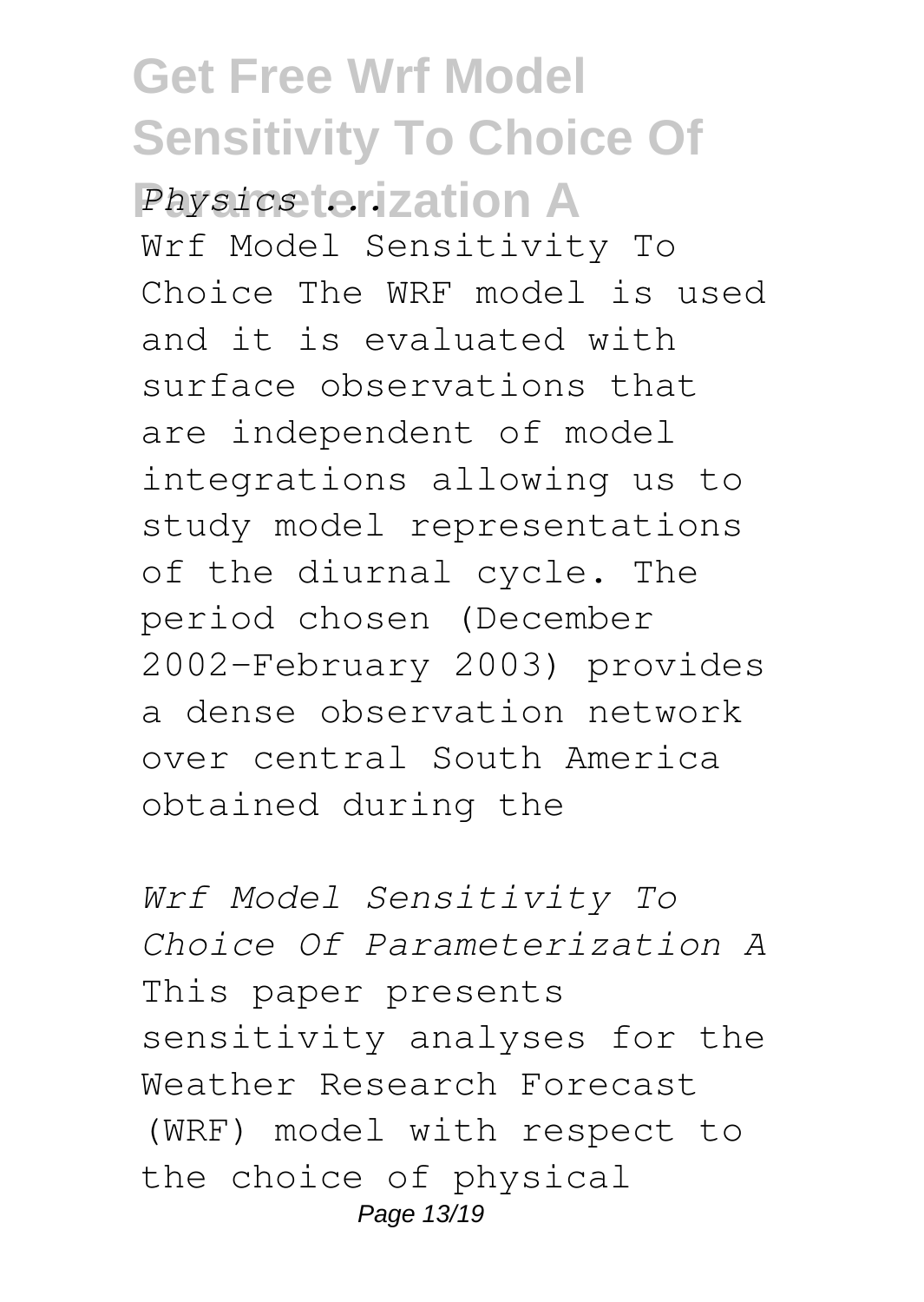**Parameterization A** parameterization schemes [both cumulus parameterisation (CPSs) and microphysics parameterization schemes (MPSs)] used to represent the '1999 York Flood' event, which occurred over North Yorkshire, UK, 1st -14th March 1999.

*WRF model sensitivity to choice of parametization : a ...* Abstract and Figures This paper reports on an evaluation of the relative roles of choice of parameterization scheme and terrain representation in the Weather Research and Forecasting (WRF)... Page 14/19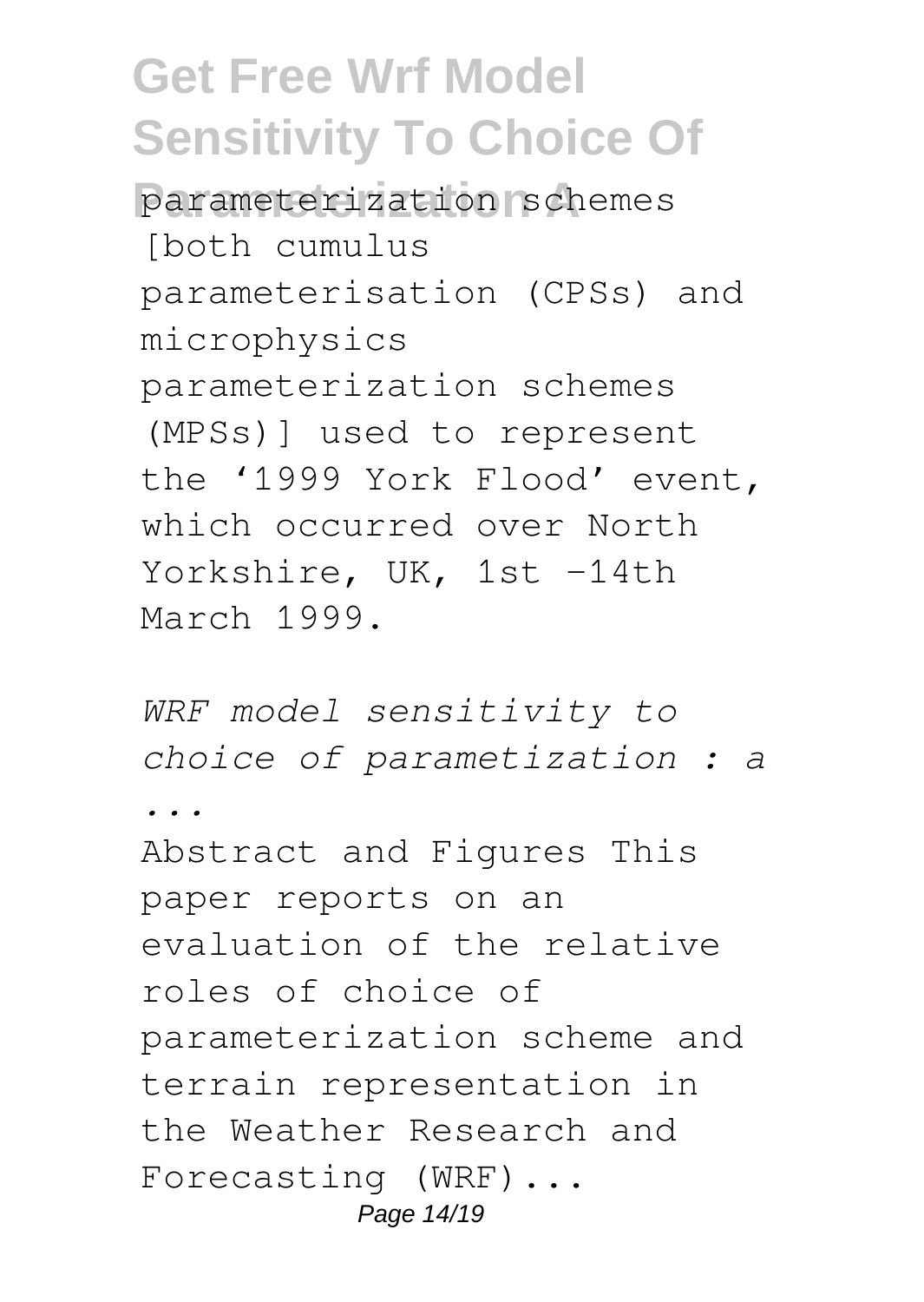## **Get Free Wrf Model Sensitivity To Choice Of Parameterization A**

*(PDF) Analysis of WRF Model Wind Estimate Sensitivity to*

*...*

The WRF model is also sensitive to the choice of downscaling ratio. When one?way nesting is used, a coarse?to?fine grid integer ratio of 5 or less is recommended (Powers et al., 2008 ). To avoid a steep downscaling ratio which may lead to poor performance and unstable model runs (Liu et al., 2012 ), the moderate downscaling ratio of 3 was picked.

*Sensitivity of a weather research and forecasting model to ...*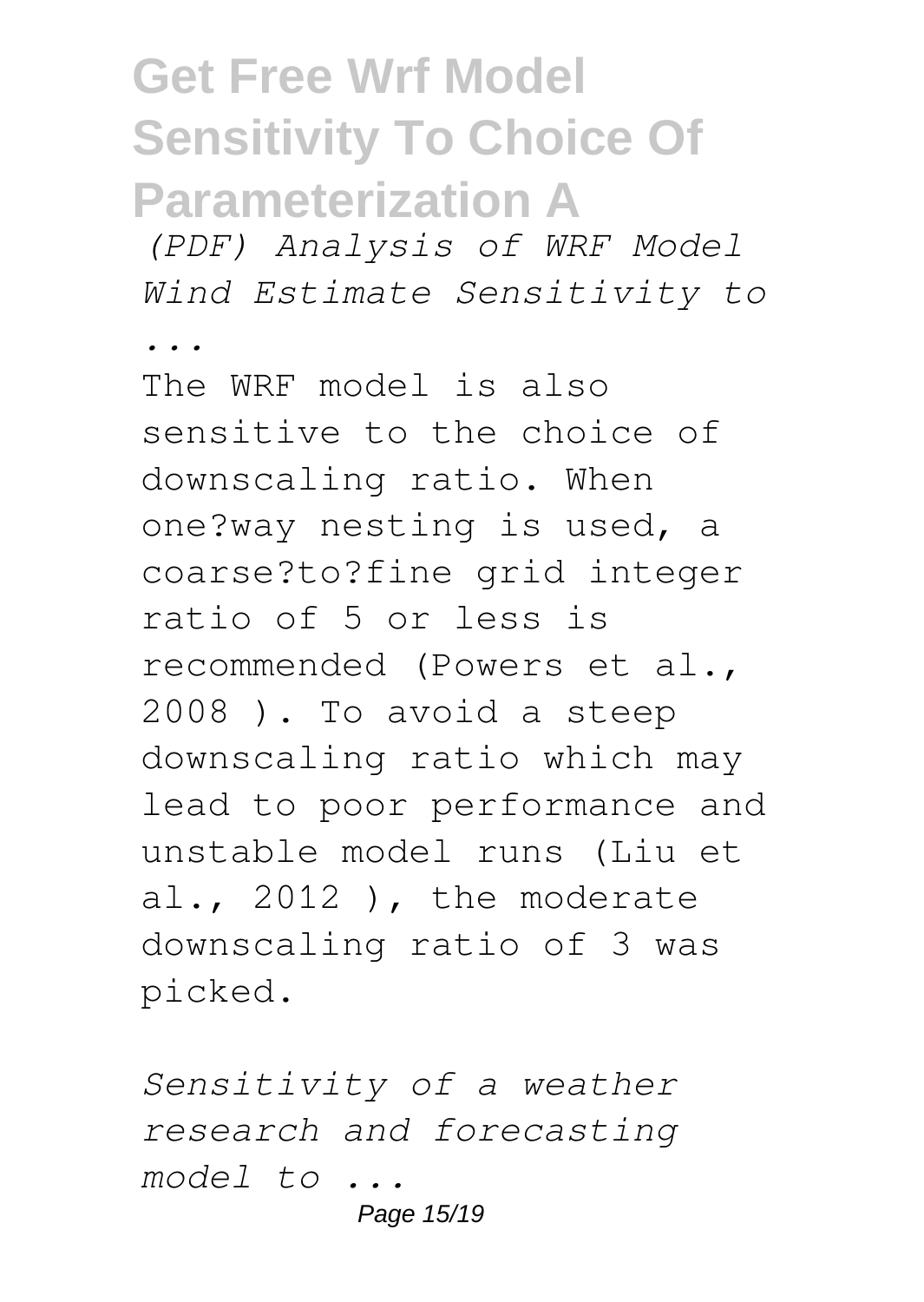**WRF** Model Sensitivity to Choice of Parameterization over South America: Validation against Surface Variables

*WRF Model Sensitivity to Choice of Parameterization over ...*

Wrf Model Sensitivity To Choice The WRF model is used and it is evaluated with surface observations that are independent of model integrations allowing us to study model representations of the diurnal cycle. The period chosen (December 2002–February 2003) provides a dense observation network over central South America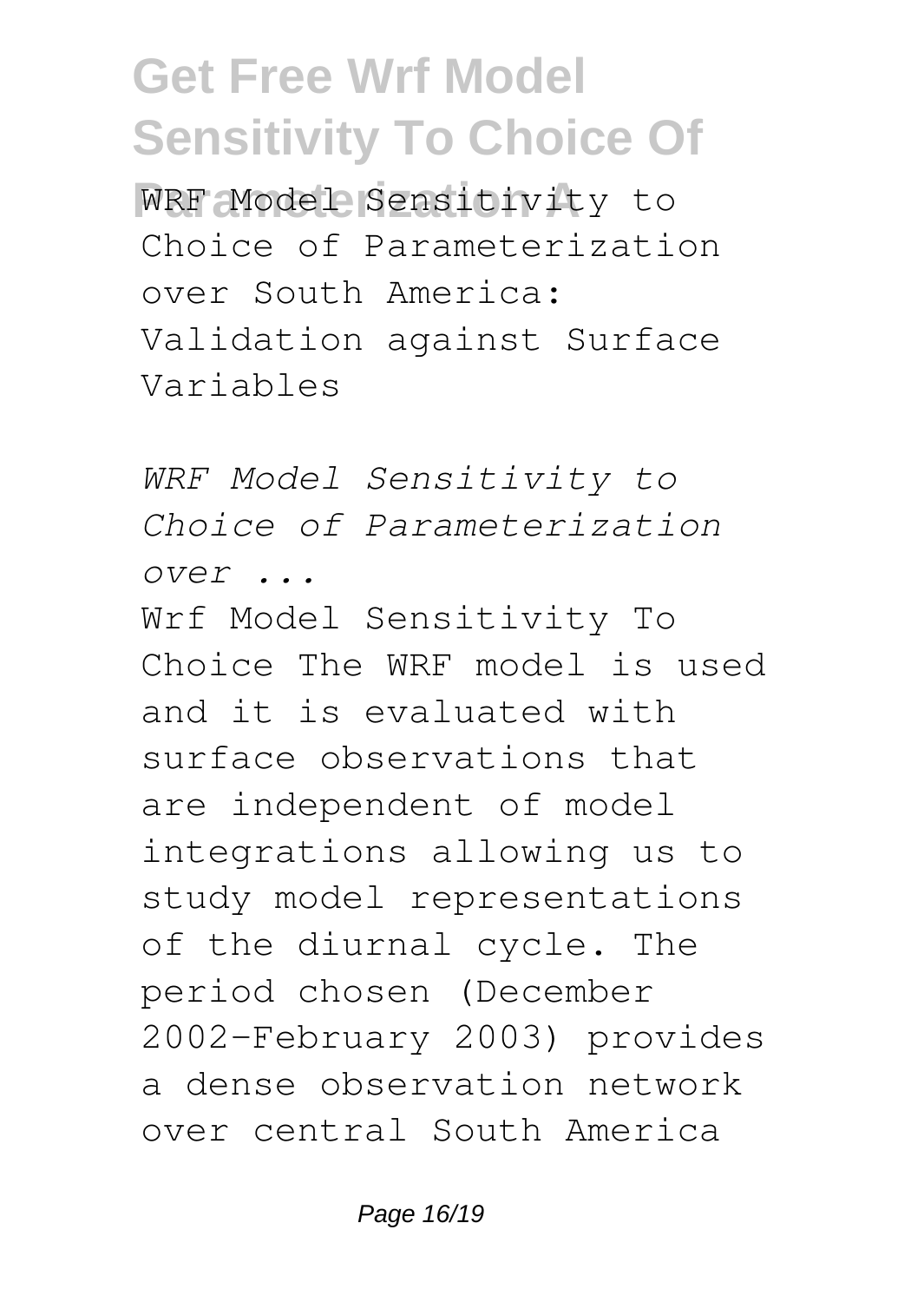**Parameterization A** *Wrf Model Sensitivity To Choice Of Parameterization A* The choice to simulate the near-surface wind in one area with typical features for wind energy exploration will allow the assess-ment of the WRF model performance at an area and wind heights that are normally out ofthescope traditional meteorological studies, but that can become highly attractive for wind power agents.

*A sensitivity study of the WRF model in wind simulation ...* In conclusion, the WRF WFP is sensitive to certain model settings, particularly Page 17/19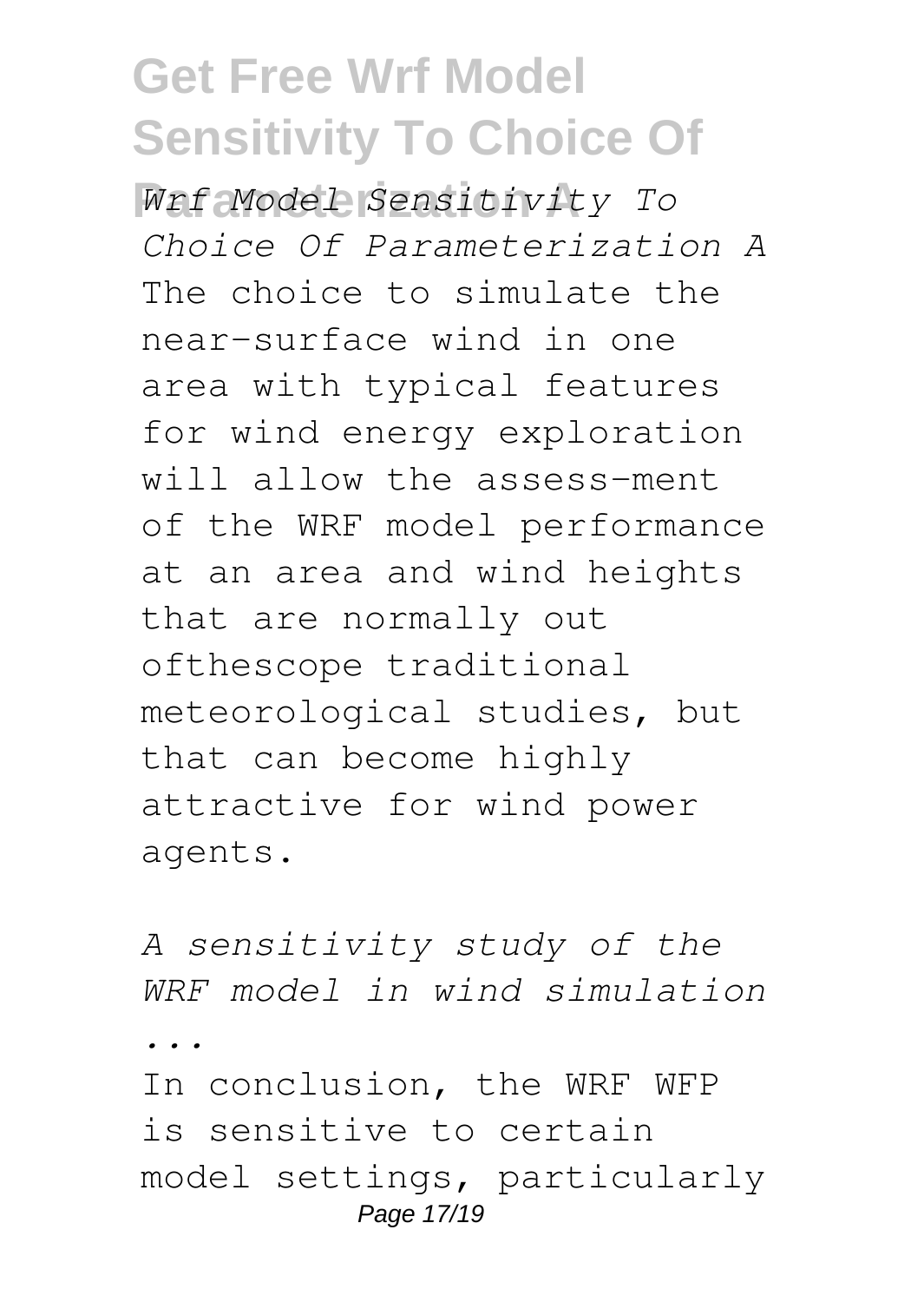**Pirathe horizontal** resolution in producing accurate intensity and coverage of the wind speed deficit and surface temperature change and (2) the vertical resolution and (3) turbine turbulence option in producing the correct surface warming signal.

*GMD - Simulated wind farm wake sensitivity to ...* wrf model sensitivity to choice of parameterization a is available in our book collection an online access to it is set as public so you can get it instantly. Our book servers spans in multiple locations, allowing Page 18/19